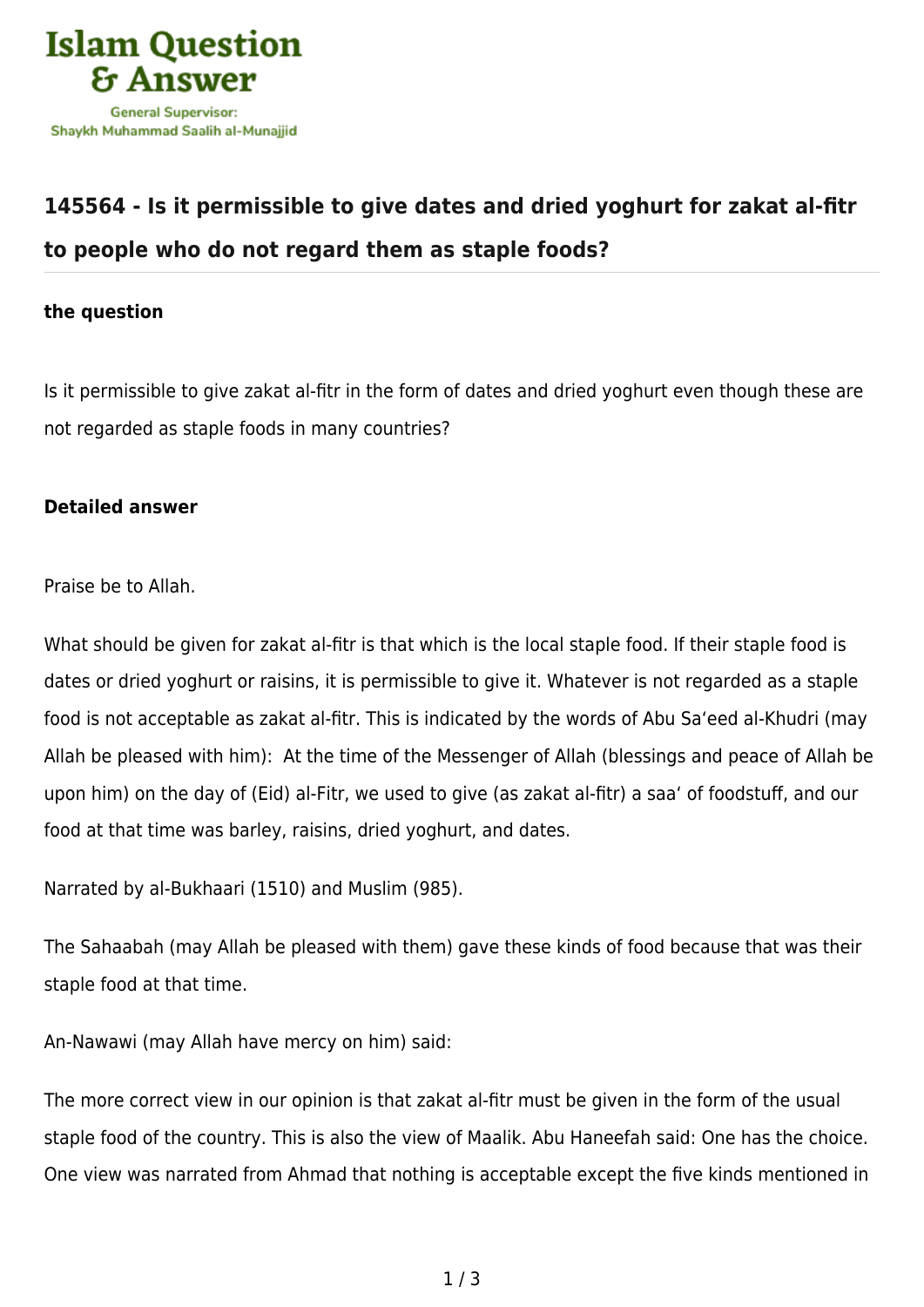

the texts: dates, raisins, wheat, barley and dried yoghurt.

End quote from al-Majmoo' (6/112)

Al-Baaji said in Sharh al-Muwatta': Of what should the saa' be? Ibn al-Qaasim said, narrating from Maalik, that it should be the usual staple food of the country. This was also the view of Abu 'Ali ibn Abi Hurayrah among the companions of ash-Shaafa'i. End quote.

In al-Mawsoo 'ah al-Fiqhiyyah (23/343) it says: … The Maalikis are of the view that it should be given in the form of the usual local staple food, such as lentils (daal), rice, foul (fava beans), wheat, barley, dates, dried yogurt, and pearl millet. Anything other than that is not acceptable, unless the people use it as a staple food and do not use the kinds of food mentioned above. End quote.

This view was favoured by Shaykh al-Islam Ibn Taymiyah (may Allah have mercy on him), as stated in al-Fataawa al-Kubra (2/157). Shaykh Ibn 'Uthaymeen (may Allah have mercy on him) was asked about giving barley for zakat al-fitr, as we have heard from you that it is not acceptable, as appears to be the case. We hope that you can explain?

He replied: You said that you heard from us that giving barley for zakat al-fitr is not acceptable, as appears to be the case, but we said that regarding people for whom barley is not a staple food. That is because the wisdom behind prescribing zakat al-fitr is that it should be food for the poor, and that can only be achieved if it is a staple food eaten by the people. Dates and barley are mentioned in the hadeeth of 'Abdullah ibn 'Umar (may Allah be pleased with him) not because there is a connection between them, rather it is because they were the usual staple foods eaten by people at that time. That is based on the report narrated by al-Bukhaari in his chapter on charity before Eid, from Abu Sa'eed al-Khudri (may Allah be pleased with him) who said: At the time of the Messenger of Allah (blessings and peace of Allah be upon him) on the day of (Eid) al-Fitr, we used to give (as zakat al-fitr) a saa' of foodstuff. And Abu Sa'eed said: And our food at that time was